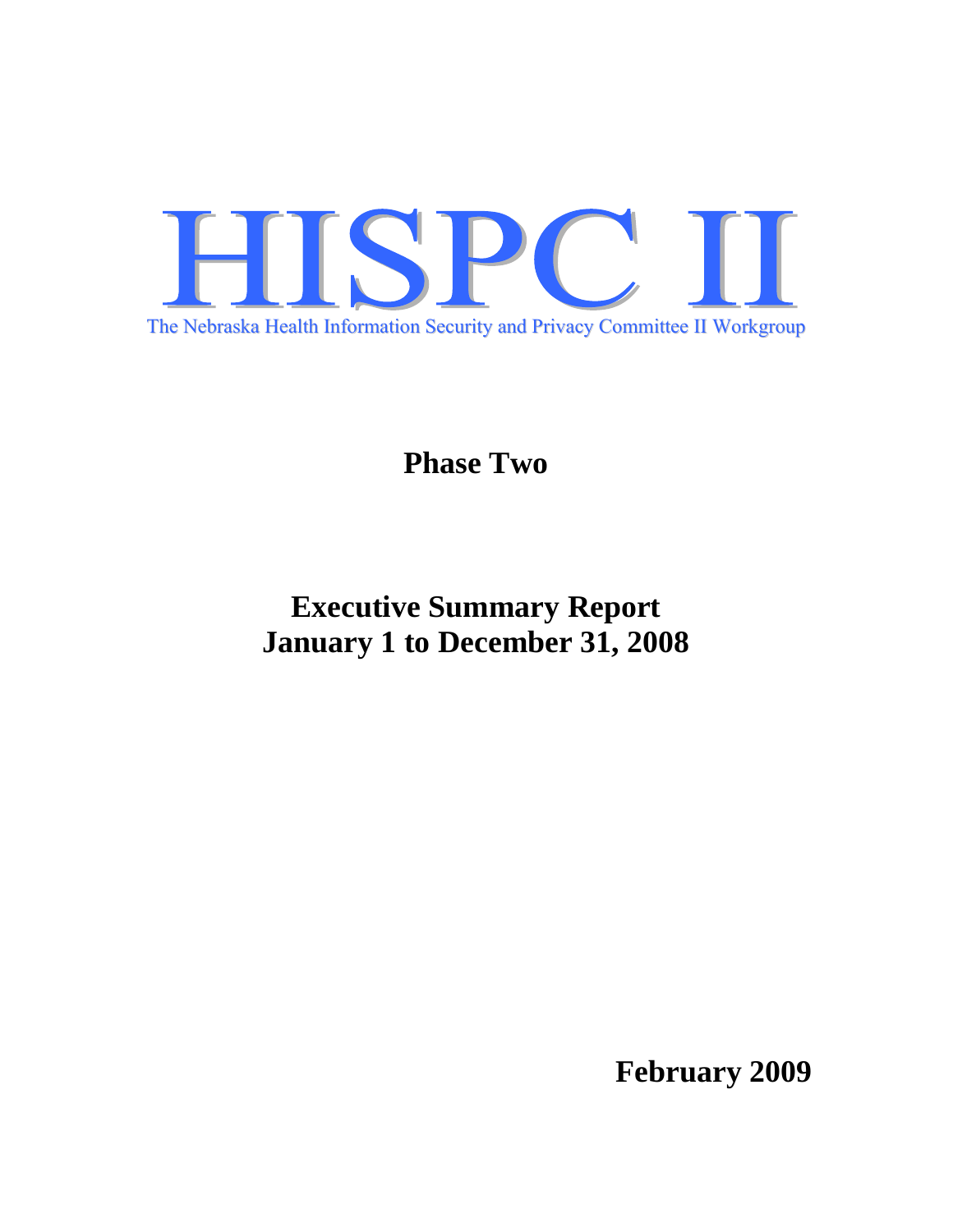# **HISPC II WORKGROUP MEMBERS**

The HISPC II workgroup of the eHealth Council (as directed by the Nebraska Information Technology Commission (NITC)) is made up of individuals who have an interest in health information security and privacy. This diverse group brings many backgrounds and points of view together to review, discuss important issues related to this topic, and provide guidance to the public of the State of Nebraska.

Joseph Acierno, M.D. Deputy Chief Medical Officer NE Department of Health & Human Services

Jackie Miller Chief Administrator Community Health Planning & Protection Division of Public Health – NE DHHS

Karen Paschal, PT, DPT, MS Associate Professor Creighton University – Physical Therapy Dept.

Sheila A. Wrobel Chief Compliance/Privacy Officer UNMC

Bill Bivin Nebraska Health Care Association

Roger Brink Legal Counsel NE Department of Health & Human Services

Anne Byers Manager Community Information Technology Office Nebraska Information Technology Commission

Joni Cover Executive Vice President Nebraska Pharmacists Association

Charlene Dunbar, MBA, RHIA Director of Health Information Nebraska Heart Institute Hospital

David H. Filipi, M.D. Vice President Medical Affairs, Physicians Clinic Nebraska Methodist Health Systems

Kimberly A. Galt, PharmD, PhD (c) Associate. Dean for Research Creighton University – SPAHP

James L. Harper, M.D. Director, Continuing Medical Education Children's Hospital and Medical Center

Steven W. Hartman Security Officer Community Information Technology Office Nebraska Information Technology Commission

Kim Hazelton, MA, RHIA President-Elect NE Health Information Management Association

Steven H. Hinrichs, M.D. Professor/Director UNMC – Dept. of Pathology/Microbiology

Ron Hoffman, RHU Enterprise Privacy Office Mutual of Omaha Insurance Company

David Lawton, RN, PhD eHealth Coordinator Public Health Informatics/Comm. Health Planning NE Department of Health & Human Services

Christy A. Rentmeester, PhD Assistant Professor Center for Health Policy & Ethics Creighton University Medical Center

Renee' A. Rowell, MS, RHIA Program Director Health Information Management Services College of Professional Studies Bellevue University

September Stone, R.N. Nebraska Health Care Association

Dennis Berens (Facilitator) **Director** Nebraska Office of Rural Health NE Department of Health & Human Services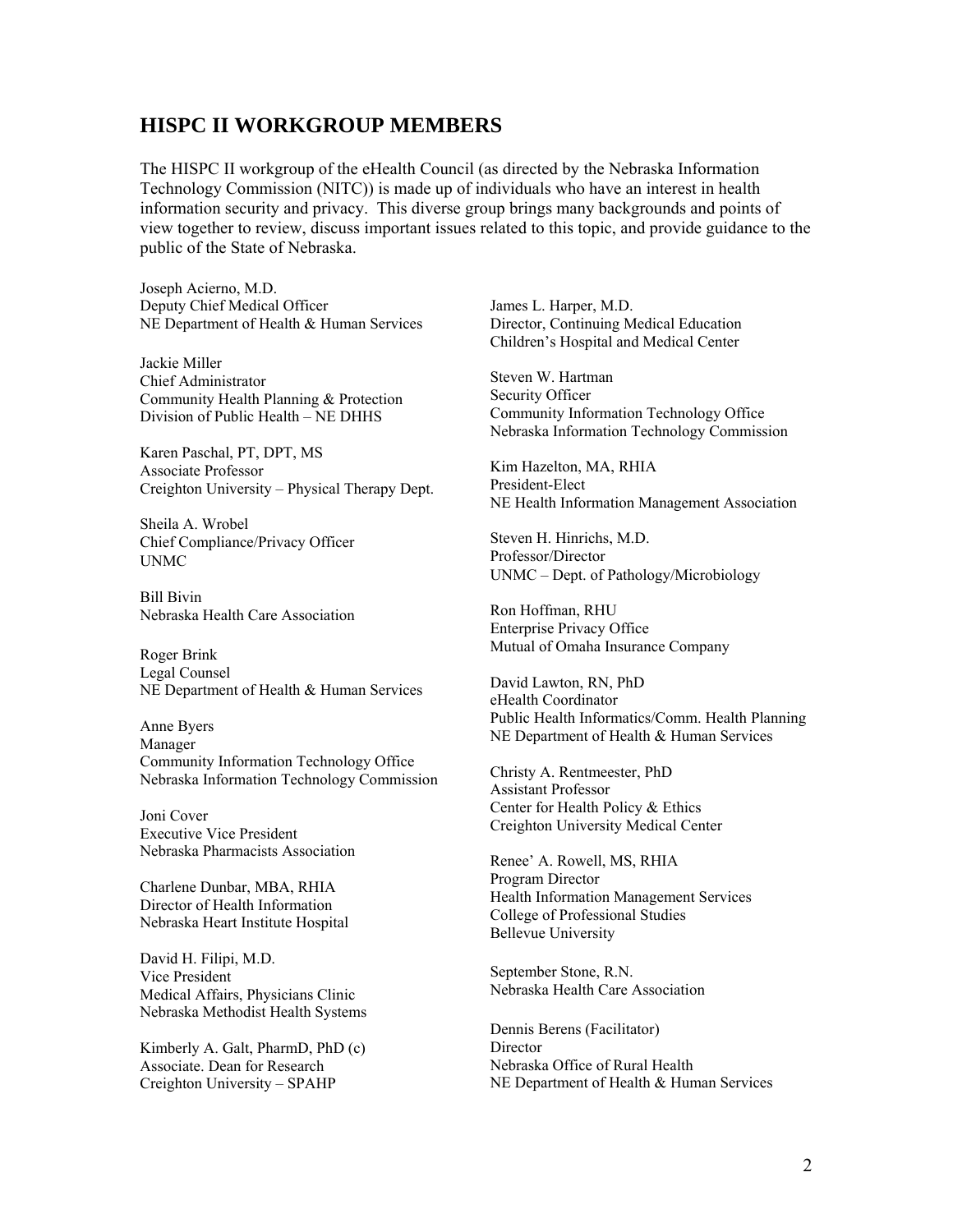# **EXECUTIVE SUMMARY**

The Nebraska Health Information Security and Privacy Committee II Workgroup (HISPC II) was originally formed by Lieutenant Governor Rick Sheehy in 2005. The HISPC II Workgroup became a workgroup of the Nebraska Information Technology Commission (NITC) eHealth Council in January 2007. The workgroup is made up of a diverse group of individuals with an interest in health information security and privacy. The HISPC II workgroup realized the need for cross-collaboration and learning from the wide range of experts participating in studies completed by the original HISPC. Specific concepts were developed by the workgroup and used to guide the interactions and action item development.

# **Vision Statement – Workgroup is a Learning Community**

The workgroup will function as a learning community about health information technology and its uses; created and nurtured by a broad collaboration that shares knowledge widely, focused on creating a health information flow that is visible and understandable to all citizens, research-based and community appropriate, credible and focused on essentials, and provides a blueprint for improvement.

# **Guiding Values**

- ♦ We believe that each citizen owns his or her own personal health information and should be provided a reasonable opportunity and capability to make informed decisions about the collection, use, and disclosure of their individually identifiable health information beyond that permitted by law for treatment, payment, operations and public health reporting purposes.
- ♦ We believe that citizens should be involved in and partner with the designers of all health models, electronic health models, and with the devised distribution plans for these models.
- ♦ We believe in citizen involvement with the HISPC workgroup, their committees, and with other key stakeholders in the work to design a process for the creation of a health information exchange structure that maintains security and privacy of their health records.
- ♦ We believe that citizens, their health care providers, and other stakeholder organizations should be working in partnership/collaboration to ensure a statewide, interoperable, health care environment.

# **Activities of the HISPC II Workgroup**

Consumer involvement is commonly identified as a key element in the development of health information exchange. The National eHealth Initiative identified focusing on consumers as one of six common principles for effective health information exchanges. The eHealth Initiative recommends that health information exchanges enable consumers to make informed choices and address health information security and privacy needs of consumers. It is this concept that governs the two key work areas: consumer education and issues in security and privacy.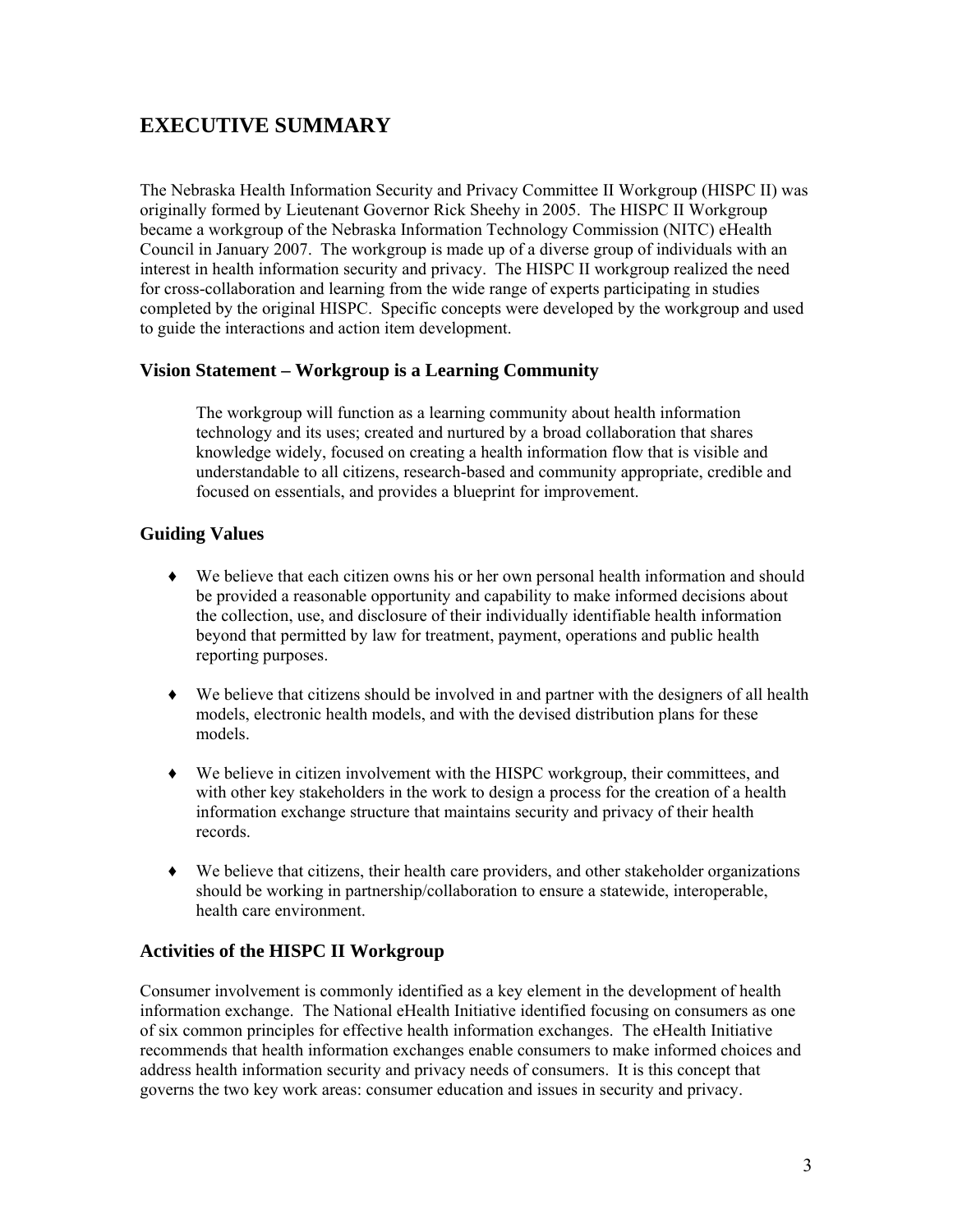During 2008 the HISPC II workgroup formed the legal committee to complete an in-depth study of existing laws and regulations and an education committee to address the need for health information security and privacy education. As part of this work two projects were funded through the Nebraska Information Technology Council (NITC) in June of 2008. These projects included:

- ♦ Health Information Security and Privacy Consumer Education
- ♦ Health Information Privacy and Security Website.

Additionally, Nebraska participated in a multi-state collaborative project to address authentication and audit requirements as part of the national Health Information Security and Privacy Collaborative.

By focusing on consumer education as a priority this workgroup continues to move forward in developing educational materials for consumers regarding health information exchange as well as related privacy and security concerns. To aid in consumer education the HISPC II Workgroup Education Committee identified a list of references for consumers and providers (Appendix A – HISPC II Education Resources). Several members of the HISPC II Work Group were also involved in a Deliberative Discussion on Sharing Health Information Electronically. The Deliberative Discussion, facilitated by the University of Nebraska Public Policy Center, found that Nebraska consumers generally have positive views toward sharing health information electronically, although they do have some concerns about health information security and privacy.

In addition to the consumer education component, the HISPC II Workgroup Legal Committee completed an in-depth study of existing laws and regulations, with the guidance from representatives from health professions, health educators and health organizations to develop solutions on how to overcome barriers. The committee also assessed areas where confusion may exist about whether health information disclosure is permissible. The committee offers several recommendations to facilitate electronic health information exchange across the state of Nebraska:

# **Recommendations and Actions**

# **Education Committee**

Recommendations and future actions of the Education Committee include:

- ♦ Completion and sustainability of the Health Information Privacy and Security website
- ♦ Development of consumer materials
- ♦ Continued work to add education materials to the website which will be operational by late spring 2009
- ♦ Identify and/or create mechanisms for consumer engagement statewide with use of these materials. Two major foci are to assist consumers with
	- o Personal health management
	- o Involvement in ongoing public policy development